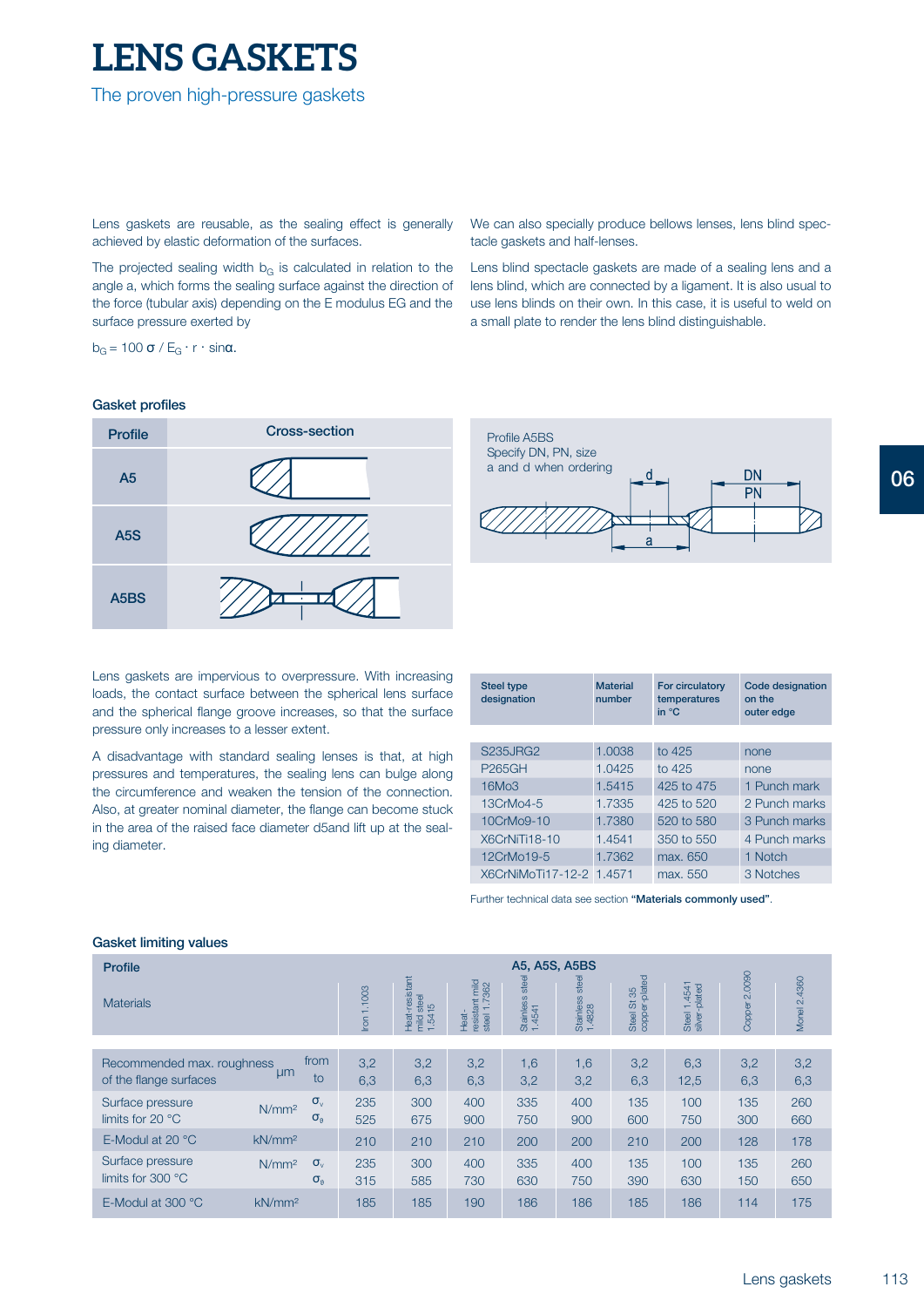

#### **Lens gaskets for flange connections PN 63 to PN 400**



# **Conforms to DIN 2696 : 1999-08\***

Ordering example for a lens gasket, DN 100, PN 63, conforming to DIN 2696, made of  $\dots$ <sup>1)</sup>:

# **Lens gasket, DN 100, PN 63, DIN 2696 Series 1 / 1.7335 DIN**

#### **DIN 2696 : 1999-08, Series 2**

| <b>DN</b>        | d <sub>1</sub>                                          | d <sub>2</sub> | d <sub>5</sub> | h    | r   | $\overline{\mathbf{x}}$ |  |  |  |  |
|------------------|---------------------------------------------------------|----------------|----------------|------|-----|-------------------------|--|--|--|--|
|                  |                                                         |                |                |      |     |                         |  |  |  |  |
|                  |                                                         |                | <b>PN 63</b>   |      |     |                         |  |  |  |  |
| 50               | 52                                                      | 78             | 68             | 14,6 | 87  | 9                       |  |  |  |  |
| 100              | 100                                                     | 143            | 127            | 24,5 | 166 | 15                      |  |  |  |  |
| 125              | 124                                                     | 180            | 157            | 33,6 | 205 | 22                      |  |  |  |  |
| 150              | 148                                                     | 210            | 183            | 38,4 | 242 | 26                      |  |  |  |  |
|                  | <b>PN 100</b><br>21<br>10<br>11<br>21<br>6<br>18<br>8,4 |                |                |      |     |                         |  |  |  |  |
| 15               | 16                                                      | 28             | 27             | 9,7  | 31  | 6                       |  |  |  |  |
| 25               | 25                                                      | 43             | 39             | 10,8 | 47  | 6                       |  |  |  |  |
| 40               | 39                                                      | 62             | 55             | 13,6 | 68  | 8                       |  |  |  |  |
| 50               | 51                                                      | 78             | 68             | 14,9 | 87  | 9                       |  |  |  |  |
| 100              | 98                                                      | 143            | 127            | 25,2 | 164 | 15                      |  |  |  |  |
| 125              | 121                                                     | 180            | 157            | 34,6 | 203 | 22                      |  |  |  |  |
| 150              | 145                                                     | 210            | 183            | 39,4 | 240 | 26                      |  |  |  |  |
| <b>PN 160</b>    |                                                         |                |                |      |     |                         |  |  |  |  |
| 10               | 10                                                      | 21             | 18             | 8,7  | 20  | 6                       |  |  |  |  |
| 15               | 16                                                      | 28             | 27             | 9,7  | 31  | 6                       |  |  |  |  |
| 25               | 25                                                      | 43             | 39             | 10,8 | 46  | 6                       |  |  |  |  |
| 40               | 38                                                      | 62             | 55             | 13,9 | 67  | 8                       |  |  |  |  |
| 50               | 49                                                      | 78             | 68             | 15,6 | 86  | 9                       |  |  |  |  |
| 100              | 92                                                      | 143            | 127            | 27,2 | 160 | 15                      |  |  |  |  |
| 125              | 113                                                     | 180            | 157            | 37,3 | 197 | 22                      |  |  |  |  |
| 150              | 134                                                     | 210            | 183            | 43.1 | 232 | 26                      |  |  |  |  |
| <b>PN 250</b>    |                                                         |                |                |      |     |                         |  |  |  |  |
| 15               | 15                                                      | 28             | 27             | 10,0 | 31  | 6                       |  |  |  |  |
| 25               | 23                                                      | 43             | 39             | 11,4 | 45  | 6                       |  |  |  |  |
| 40               | 35                                                      | 62             | 55             | 14,9 | 65  | 8                       |  |  |  |  |
| 50               | 45                                                      | 78             | 68             | 16,9 | 82  | 9                       |  |  |  |  |
|                  |                                                         |                | <b>PN 320</b>  |      |     |                         |  |  |  |  |
| 10               | 9                                                       | 21             | 18             | 9,0  | 20  | 6                       |  |  |  |  |
| 15               | 14                                                      | 28             | 27             | 10,3 | 30  | 6                       |  |  |  |  |
| 25               | 20                                                      | 43             | 39             | 12,3 | 43  | 6                       |  |  |  |  |
| 40               | 32                                                      | 62             | 55             | 15,7 | 64  | 8                       |  |  |  |  |
| 100              | 101                                                     | 143            | 127            | 24,2 | 167 | 15                      |  |  |  |  |
| 125              | 119                                                     | 180            | 157            | 35,3 | 202 | 22                      |  |  |  |  |
| Dimensions in mm |                                                         |                |                |      |     |                         |  |  |  |  |

1) Specify material when placing order

\* Sealing lenses with dimensions conforming to with DIN 2696 April 1972 edition must always be arranged in advance. To avoid misunderstandings the desired sealing lens height "a" should always be given for the internal diameter d<sub>1</sub> specified.

# **DIN 2696 : 1999-08, Series 1**

| <b>DN</b>    | d <sub>1</sub> | d <sub>2</sub> | d <sub>5</sub> | h            | ŕ          | X        |  |  |
|--------------|----------------|----------------|----------------|--------------|------------|----------|--|--|
| <b>PN 63</b> |                |                |                |              |            |          |  |  |
| 50           | 55             | 78             | 68             | 13,6         | 90         | 9        |  |  |
| 65           | 70             | 102            | 85             | 18,3         | 113        | 13       |  |  |
| 80           | 82             | 116            | 97             | 18,3         | 131        | 13       |  |  |
| 100          | 107            | 143            | 127            | 22,1         | 171        | 15       |  |  |
| 125          | 131            | 180            | 157            | 31,2         | 210        | 22       |  |  |
| 150          | 158            | 210            | 183            | 34,9         | 249        | 26       |  |  |
| 200          | 205            | 276            | 243            | 40,5         | 327        | 27       |  |  |
|              |                |                | <b>PN 100</b>  |              |            |          |  |  |
| 10           | 14             | 21             | 18             | 7,4          | 23         | 6        |  |  |
| 15           | 18             | 28             | 27             | 9,1          | 32         | 6        |  |  |
| 25           | 29             | 43             | 39             | 9,5          | 49         | 6        |  |  |
| 40           | 43             | 62             | 55             | 12,2         | 71         | 8        |  |  |
| 50           | 54             | 78             | 68             | 13,9         | 89         | 9        |  |  |
| 65           | 69             | 102            | 85             | 18,7         | 112        | 13       |  |  |
| 80           | 81             | 116            | 97             | 18,7         | 130        | 13       |  |  |
| 100          | 105            | 143            | 127            | 22,8         | 169        | 15       |  |  |
| 125          | 128            | 180            | 157            | 32,3         | 208        | 22       |  |  |
| 150          | 155            | 210            | 183            | 36,0         | 146        | 26       |  |  |
| 200          | 200            | 276            | 243            | 42,2         | 323        | 27       |  |  |
|              |                |                | <b>PN 160</b>  |              |            |          |  |  |
| 10           | 14             | 21             | 18             | 7,4          | 23         | 6        |  |  |
| 15           | 18             | 28             | 27             | 9,1          | 32         | 6        |  |  |
| 25           | 28             | 43             | 39             | 9,8          | 49         | 6        |  |  |
| 40           | 42             | 62             | 55             | 12,6         | 70         | 8        |  |  |
| 50           | 53             | 78             | 68             | 14,3         | 88         | 9        |  |  |
| 65           | 67             | 102            | 85             | 19,4         | 110        | 13       |  |  |
| 80           | 77             | 116            | 97             | 20,1         | 127        | 13       |  |  |
| 100<br>125   | 99<br>120      | 143<br>180     | 127<br>157     | 24,8         | 165<br>202 | 15<br>22 |  |  |
| 150          | 144            | 210            | 183            | 35,0<br>39,7 | 239        | 26       |  |  |
| 175          | 166            | 243            | 218            | 39,2         | 280        | 21       |  |  |
| 200          | 188            | 276            | 243            | 44,3         | 314        | 25       |  |  |
|              |                |                | <b>PN 250</b>  |              |            |          |  |  |
| 15           | 17             | 28             | 27             | 9,4          | 32         | 6        |  |  |
| 25           | 27             | 43             | 39             | 10,2         | 48         | 6        |  |  |
| 40           | 39             | 62             | 55             | 13,6         | 68         | 8        |  |  |
| 50           | 48             | 78             | 68             | 15,9         | 85         | 9        |  |  |
| 65           | 61             | 102            | 85             | 21,4         | 106        | 13       |  |  |
| 80           | 80             | 116            | 97             | 19,0         | 129        | 13       |  |  |
| 100          | 99             | 143            | 127            | 24,8         | 165        | 15       |  |  |
| 125          | 121            | 180            | 157            | 34,6         | 203        | 22       |  |  |
| 150          | 143            | 210            | 183            | 40,1         | 238        | 26       |  |  |
| 200          | 195            | 276            | 243            | 41,9         | 320        | 25       |  |  |
|              |                |                | <b>PN 320</b>  |              |            |          |  |  |
| 10           | 12             | 21             | 18             | 8,1          | 22         | 6        |  |  |
| 15           | 15             | 28             | 27             | 10,0         | 31         | 6        |  |  |
| 25           | 24             | 43             | 39             | 11,1         | 46         | 6        |  |  |
| 40<br>50     | 36<br>48       | 62<br>78       | 55<br>68       | 14,5<br>16,0 | 66<br>84   | 8<br>9   |  |  |
| 65           | 67             | 102            | 85             | 19,3         | 111        | 13       |  |  |
| 80           | 77             | 116            | 97             | 20,1         | 127        | 13       |  |  |
| 125          | 129            | 180            | 157            | 31,9         | 209        | 22       |  |  |
| 150          | 144            | 210            | 183            | 39,7         | 239        | 26       |  |  |
| 175          | 164            | 243            | 218            | 39,9         | 279        | 21       |  |  |
| 200          | 185            | 276            | 243            | 45,3         | 312        | 25       |  |  |
|              |                |                | <b>PN 400</b>  |              |            |          |  |  |
| 10           | 10             | 21             | 18             | 8,7          | 20         | 6        |  |  |
| 15           | 17             | 28             | 27             | 9,4          | 32         | 6        |  |  |
| 25           | 29             | 43             | 39             | 9,5          | 49         | 6        |  |  |
| 40           | 41             | 62             | 55             | 12,9         | 70         | 8        |  |  |
| 50           | 52             | 78             | 68             | 14,6         | 87         | 9        |  |  |
| 65           | 70             | 102            | 85             | 18,3         | 113        | 13       |  |  |
| 80           | 80             | 116            | 97             | 19,0         | 129        | 13       |  |  |
| 100          | 96             | 143            | 127            | 25,9         | 162        | 15       |  |  |
| 125          | 134            | 180            | 157            | 30,2         | 212        | 22       |  |  |
| 150          | 150            | 210            | 183            | 37,7         | 243        | 26       |  |  |
| 200          | 193            | 276            | 243            | 42,6         | 319        | 25       |  |  |

Dimensions in mm